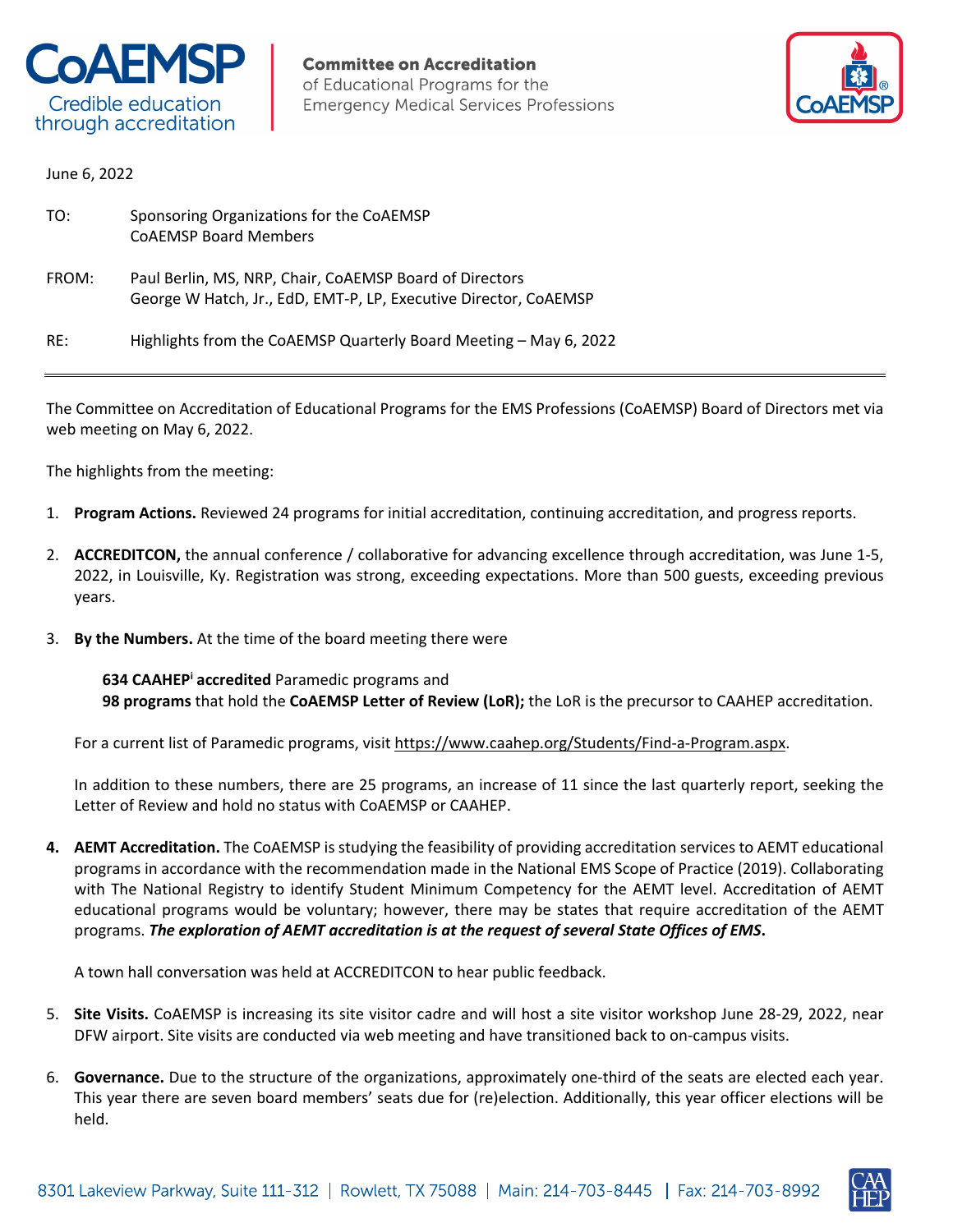7. **Policies for Programs.** One policy was approved, focused site visits.

## **Focused Site Visits**

A focused site visit is an evaluation of limited scope that examines specific aspects of a program relating to CAAHEP *Standards* and policies and occurs between comprehensive evaluations.

Focused visits are typically conducted by a team of two peer reviewers for two days. While the specific areas of focus will depend on the reason for the visit, the team will evaluate specific developments and changes to the program or follow up on concerns identified through a previous evaluation process. The team is expected to provide CoAEMSP with a report on such developments or concerns.

The reason for the site visit will determine the documentation the program is required to submit.

8. **Diversity, Inclusion, and Equity.** The CoAEMSP Affective Behavioral Tool was updated with an additional section about cultural awareness (or competence or humility). Additionally, looking at developmental opportunities to educate the board and staff on diversity, equity, and inclusion in accreditation and higher education; anticipate a session during the July 2022 Board meeting. CHEA released revised recognition criteria surrounding diversity, equity, and inclusion that accreditation organizations are required to meet.

CHEA = Council for Higher Education Accreditation. CHEA recognizes CAAHEP, the accreditor for Paramedic programs.

9. **CAAHEP** *Standards* **Revision.** The CoAEMSP Board approved the draft of the CAAHEP *Standards* for Paramedic educational programs, which is undertaken every 5-10 years. This approval occurred after receiving comments from the public, Paramedic education programs, and sponsors of CoAEMSP. Currently the CAAHEP Standards Committee is reviewing the document. After their approval, each of the CoAEMSP's 12 sponsors will be asked to endorse the accreditation standards.

The CAAHEP *Standards* are the minimum standards of quality used in accrediting programs that prepare individuals to enter the Emergency Medical Services professions. Standards are the minimum requirements to which an accredited program is held accountable. Each of the communities of interest, including each sponsoring organization of CoAEMSP, the programs, and the public can review and comment on the revisions.

10. **Board Meeting Format.** The format of the board meetings is shifting. The February and July meetings will be held the first Friday of the month via a web meeting. The May and November meetings will be held in person, based on the first Friday of the month.

Currently the face-to-face meetings are Thursday with committee meetings and Friday all day and Saturday half-day with the board meeting. Will shift to Wednesday-Thursday-Friday.

With the change in meeting format, the annual meeting will change from the summer meeting to the November meeting effective 2023.

### 11. **Next Meetings:**

**2022:** July 28-29-30 Albuquerque NM

| November 4              | ,<br>web meeting |       |                |              |
|-------------------------|------------------|-------|----------------|--------------|
| <b>2023:</b> February 3 | web meeting      | 2024: | February 2     | web meeting  |
| May 3-4-5               | location TBD     |       | May 1-2-3      | location TBD |
| August 4                | web meeting      |       | August 2       | web meeting  |
| November 1-2-3          | location TBD     |       | November 6-7-8 | location TBD |
|                         |                  |       |                |              |